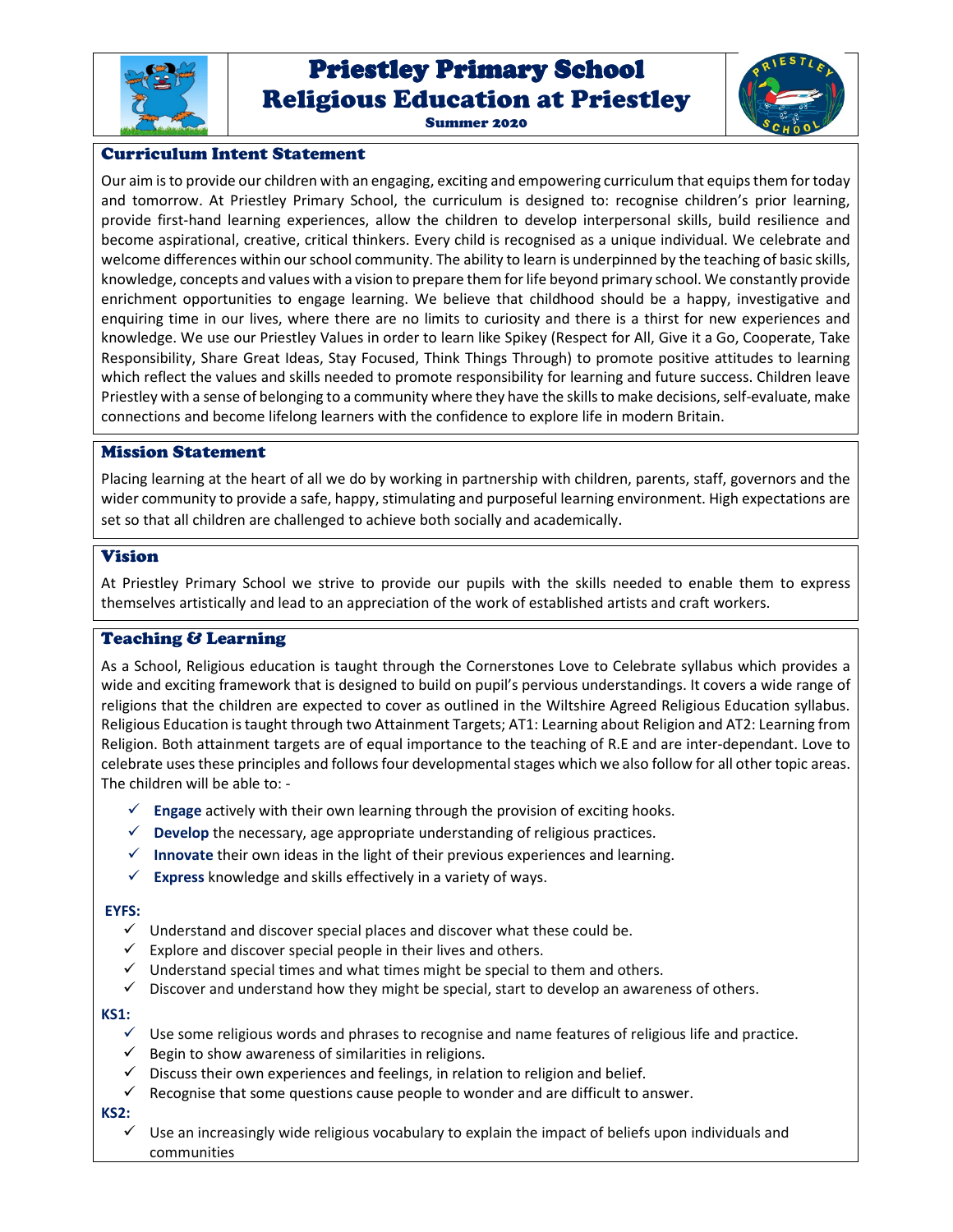- Formulate and suggest answers to questions raised by religion and belief, relating them to their own and others' lives
- $\checkmark$  Write at varying length, for different purposes and audiences, using the variety of grammatical structures that they have learnt.
- $\checkmark$  Explain how religious sources are used to provide answers to ultimate questions and ethical issues, recognising diversity in forms of religious, spiritual and moral expression, within and between religions.
- $\checkmark$  Describe why people belong to religions know that similarities and differences illustrate distinctive beliefs within and between religions and suggest possible reasons for this.

# Planning

# **EYFS/KS1/KS2:**

- $\checkmark$  Planning will be recorded in the medium-term year group plan by the class teacher.
- $\checkmark$  Planning will work through the Intended Curriculum Learning Intentions unit by unit as laid out by Love to celebrate.

Differentiation is the process by which curriculum objectives, teaching methods, assessment methods and learning activities are planned, where appropriate, to cater for the learning needs of the individual student. To provide for this basic entitlement, pupils in the same group have learning opportunities matched to their needs with teaching taking into account the differences in learner characteristics. This in turn requires flexible planning, careful assessment and the provision of a variety of approaches to learning and teaching. Mixed ability teaching implies that all abilities must be catered for when planning a lesson.

- $\checkmark$  Differentiation of Resources
- $\checkmark$  Differentiation by Task
- $\checkmark$  Differentiation by Support
- $\checkmark$  Differentiation by Response/Outcome

## Resources

There are some resources for Religious Education held within school. A list is available of resources, but resources can also be found in KS2 library area. If there is something that the teachers feel would be necessary, please inform the RE Subject Leader immediately so an order can be placed with the office.

# Marking & Feedback

Feedback is given verbally during the speaking, listening and reading sessions. Written work will be marked with a positive comment in green. Next steps will be recorded in blue, as appropriate. Next steps will be necessary if the topic being taught follows a series of sessions that are linked together.

#### Assessment

We are committed to providing equal opportunities for all pupils, regardless of gender, disability, ethnicity, social, cultural or religious background. All pupils have the right to teaching and learning experiences that enables them to achieve their full potential.

Every other term (2, 4 and 6) , pupil conferencing will take place to assess the learning and understanding of children from KS2 classes.

# EYFS / KS1

Religious Education is a statutory requirement of all pupils in school. At EYFS/KS1, Religious education at Priestley aims to promote the personal and spiritual development of children through an exploration and discovery of the world of religion: in the terms of special people, stories, times, places and objects. As well as visiting places of worship. A key aspect of spiritual development is to enable children to reflect on that which is of worth and value in their lives and the lives of others. Children will also learn to appreciate that spirituality, for many religious people, will spring from their belief in and relationship with God. The idea of 'specialness' in the context of religion is central to the Love to Celebrate units that will be taught at Priestley. In keeping with the Agreed Syllabus RE is taught for 36 hours over the course of the year to enable children time for progress.

# Equal Opportunities